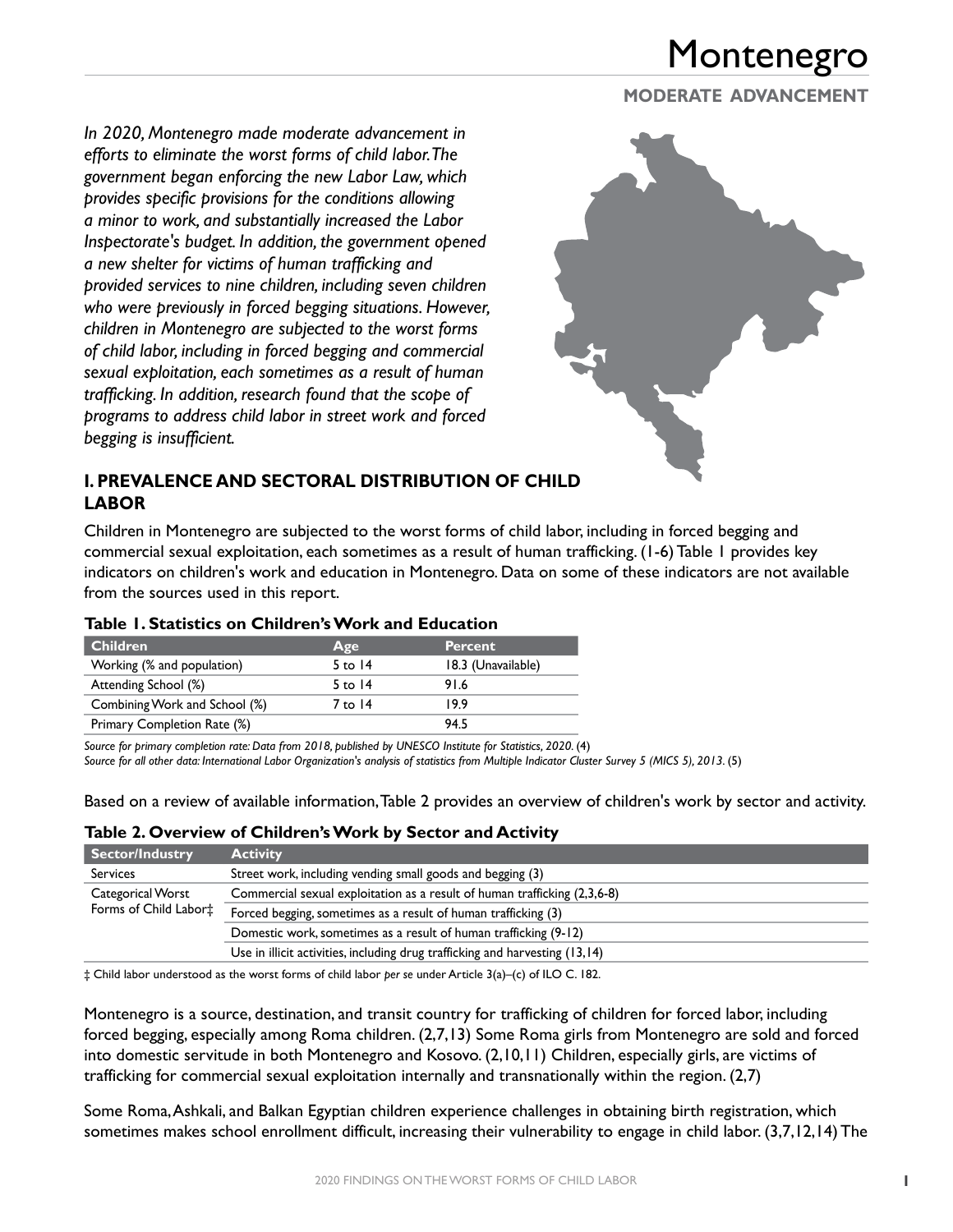## **MODERATE ADVANCEMENT**

higher rate of unregistered children is mostly due to parents' lack of awareness of the importance of registration, and parents' lack of identification documents. (15) In addition, some children with disabilities experience difficulty physically accessing educational facilities and have limited government social services available to them. (12,14)

#### **II. LEGAL FRAMEWORK FOR CHILD LABOR**

Montenegro has ratified all key international conventions concerning child labor (Table 3).

#### **Table 3. Ratification of International Conventions on Child Labor**

|  | <b>Convention</b>                                                                          | <b>Ratification</b> |
|--|--------------------------------------------------------------------------------------------|---------------------|
|  | ILO C. 138, Minimum Age                                                                    |                     |
|  | ILO C. 182, Worst Forms of Child Labor                                                     |                     |
|  | UN CRC                                                                                     |                     |
|  | UN CRC Optional Protocol on Armed Conflict                                                 |                     |
|  | UN CRC Optional Protocol on the Sale of Children, Child Prostitution and Child Pornography |                     |
|  | Palermo Protocol on Trafficking in Persons                                                 |                     |

The government's laws and regulations are in line with relevant international standards (Table 4).

|  |  | Table 4. Laws and Regulations on Child Labor |  |  |
|--|--|----------------------------------------------|--|--|
|  |  |                                              |  |  |

| <b>Standard</b>                                                                            | <b>Meets</b><br><b>International</b><br><b>Standards</b> | Age | Legislation                                                                                                                                       |
|--------------------------------------------------------------------------------------------|----------------------------------------------------------|-----|---------------------------------------------------------------------------------------------------------------------------------------------------|
| Minimum Age for Work                                                                       | Yes                                                      | 15  | Article 16 of the Labor Law (16)                                                                                                                  |
| Minimum Age for Hazardous<br>Work                                                          | Yes                                                      | 18  | Articles 17, 172 and 173 of the Labor Law (16)                                                                                                    |
| Identification of Hazardous<br>Occupations or Activities<br><b>Prohibited for Children</b> | Yes                                                      |     | Articles 104 and 106 of the Labor Law; Articles 7–8 of the Regulations on<br>Measures of Protection in the Workplace (16,17)                      |
| Prohibition of Forced Labor                                                                | Yes                                                      |     | Article 444 of the Criminal Code; Articles 28 and 63 of the Constitution (18,19)                                                                  |
| <b>Prohibition of Child</b><br><b>Trafficking</b>                                          | Yes                                                      |     | Articles 444–446 of the Criminal Code (19)                                                                                                        |
| Prohibition of Commercial<br>Sexual Exploitation of<br>Children                            | Yes                                                      |     | Articles 209-211 of the Criminal Code (19)                                                                                                        |
| Prohibition of Using<br>Children in Illicit Activities                                     | Yes                                                      |     | Articles 300-301 of the Criminal Code (19)                                                                                                        |
| Minimum Age for Voluntary<br><b>State Military Recruitment</b>                             | Yes                                                      | 18  | Articles 47, 188, and 195 of the Declaration of the Law on the Army of<br>Montenegro; Articles 162 and 163 of the Law on the Armed Forces (20,21) |
| <b>Prohibition of Compulsory</b><br>Recruitment of Children by<br>(State) Military         | $N/A^*$                                                  |     | Articles 47, 188, and 195 of the Declaration of the Law on the Army of<br>Montenegro; Articles 162 and 163 of the Law on the Armed Forces (20,21) |
| Prohibition of Military<br>Recruitment by Non-state<br><b>Armed Groups</b>                 | Yes                                                      |     | Article 444 of the Criminal Code (19)                                                                                                             |
| <b>Compulsory Education Age</b>                                                            | Yes                                                      | 15  | Article 4 of the Law on Primary Education (22)                                                                                                    |
| Free Public Education                                                                      | Yes                                                      |     | Article 75 of the Constitution (18)                                                                                                               |

\* No conscription (20)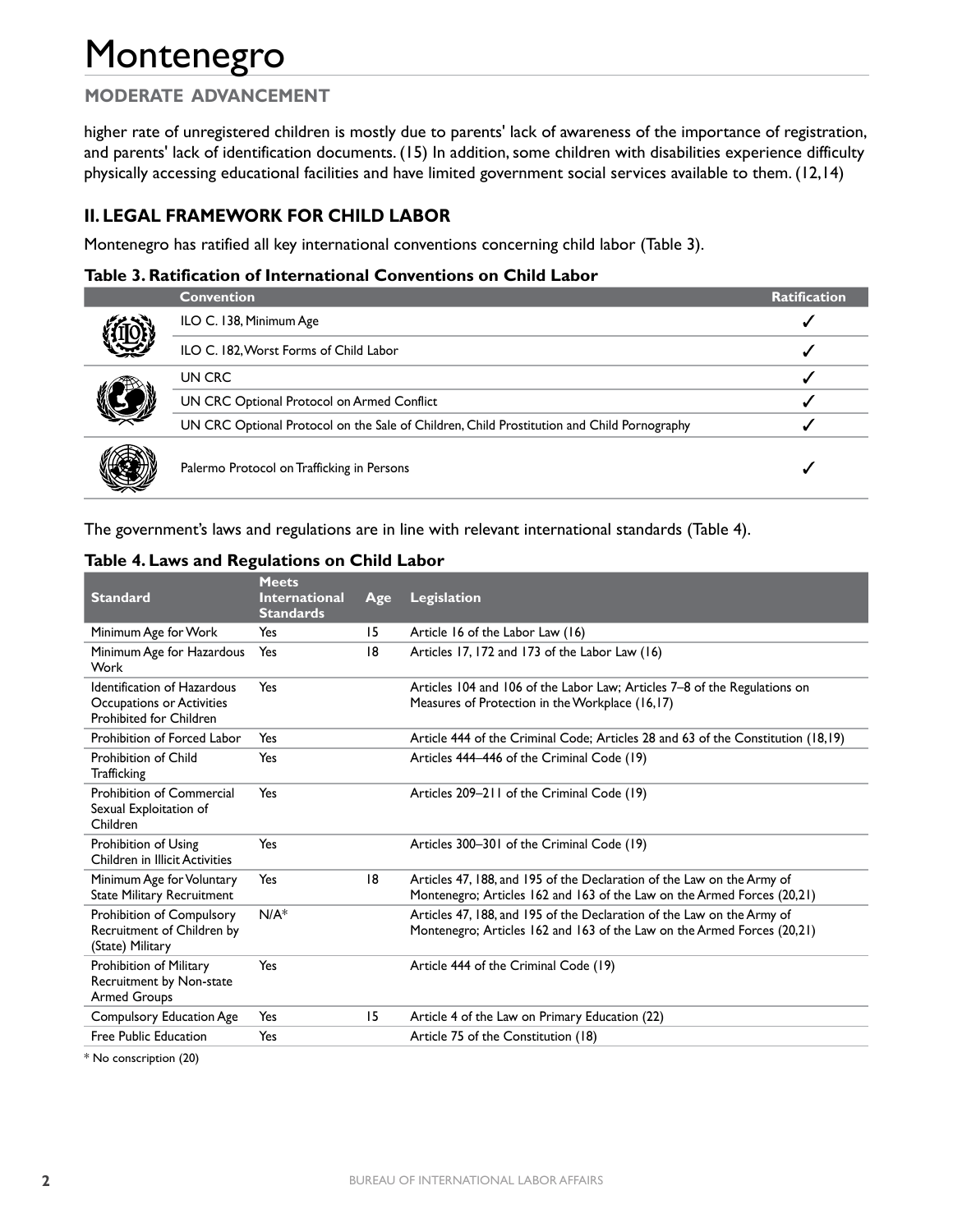## **MODERATE ADVANCEMENT**

The government's new Labor Law was adopted in late 2019 and entered into force January 2020. The new provisions of the law include specific guidance on work conditions for children under age 18, with particular consideration given in Article 22 to ensuring that children do not engage in labor that is potentially harmful to their health. (23) The Regulations on Measures of Protection in the Workplace prescribes workplace protections and prohibits specific hazardous activities for children, including workplaces that would expose them to physical, biological, or chemical hazards. (17,24) During the reporting period, the government continued to finalize a list of hazardous jobs for children in conjunction with the ILO. (23)

### **III. ENFORCEMENT OF LAWS ON CHILD LABOR**

The government has established institutional mechanisms for the enforcement of laws and regulations on child labor (Table 5). However, gaps exist within the operations of enforcement agencies that may hinder adequate enforcement of child labor laws.

| <b>Organization/Agency</b>                         | <b>Role</b>                                                                                                                                                                                                                                                                                                                                                                                                                                                                                                                                                                                                                                                                                                                                                    |
|----------------------------------------------------|----------------------------------------------------------------------------------------------------------------------------------------------------------------------------------------------------------------------------------------------------------------------------------------------------------------------------------------------------------------------------------------------------------------------------------------------------------------------------------------------------------------------------------------------------------------------------------------------------------------------------------------------------------------------------------------------------------------------------------------------------------------|
| Labor Inspectorate                                 | Leads and monitors the enforcement of labor laws, including those that protect working children and affect<br>working conditions throughout the country. (13,23-25) Part of the Inspectorate General. (26)                                                                                                                                                                                                                                                                                                                                                                                                                                                                                                                                                     |
| Ministry of Interior                               | Houses the Police Directorate and the Office for the Fight Against Trafficking in Humans (TIP Department). The<br>Police Directorate investigates and enforces criminal laws on forced labor and human trafficking for commercial<br>sexual exploitation. (25) Coordinates law enforcement actions, including identification of victims of human<br>trafficking. (23,25) Prevents and investigates child begging by removing child beggars from the streets through<br>the Beggar Task Force. (7,8) The TIP Department coordinates efforts against human trafficking among relevant<br>institutions and international organizations, harmonizes legislation, maintains data on human trafficking, and<br>funds hotlines for victims of human trafficking. (25) |
| Supreme State Prosecutor                           | Investigates and enforces criminal laws on forced labor and human trafficking for commercial sexual<br>exploitation. (23) Collects data on the number of police investigations, convictions, and court rulings, and<br>submits them to the TIP Department. (23)                                                                                                                                                                                                                                                                                                                                                                                                                                                                                                |
| Ministry of Justice, Human,<br>and Minority Rights | Enforces the Criminal Code by prosecuting crimes against children, including human trafficking, child begging,<br>and child abuse. (23)                                                                                                                                                                                                                                                                                                                                                                                                                                                                                                                                                                                                                        |
| Ministry of Labor and Social<br>Welfare (MLSW)     | Protects children and families by providing social, child, and family protection in its Social Welfare Centers.<br>Identifies potential victims of human trafficking, and funds programs for victim protection and the shelter for<br>victims of human trafficking. (23)                                                                                                                                                                                                                                                                                                                                                                                                                                                                                       |

#### **Table 5. Agencies Responsible for Child Labor Law Enforcement**

#### *Labor Law Enforcement*

In 2020, labor law enforcement agencies in Montenegro took actions to combat child labor (Table 6). However, gaps exist within the operations of the Ministry of Labor and Social Welfare that may hinder adequate labor law enforcement, including resource allocation.

#### **Table 6. Labor Law Enforcement Efforts Related to Child Labor**

| <b>Overview of Labor Law Enforcement</b>                          | 2019         | 2020           |
|-------------------------------------------------------------------|--------------|----------------|
| Labor Inspectorate Funding                                        | \$584,447(3) | \$887,498 (23) |
| Number of Labor Inspectors                                        | 42(3)        | 42 (23)        |
| Inspectorate Authorized to Assess Penalties                       | Yes $(3)$    | Yes $(23)$     |
| Initial Training for New Labor Inspectors                         | Yes $(3)$    | Yes $(23)$     |
| Training on New Laws Related to Child Labor                       | N/A(3)       | Yes $(23)$     |
| <b>Refresher Courses Provided</b>                                 | Yes $(3)$    | No(23)         |
| Number of Labor Inspections Conducted                             | 10,811(3)    | 8,747 (23)     |
| Number Conducted at Worksite                                      | 10,811(3)    | 8,747 (23)     |
| Number of Child Labor Violations Found                            | 42(3)        | 7(23)          |
| Number of Child Labor Violations for Which Penalties Were Imposed | 7(3)         | 0(23)          |
| Number of Child Labor Penalties Imposed that Were Collected       | 7(3)         | 0(23)          |
| Routine Inspections Conducted                                     | Yes $(3)$    | Yes $(23)$     |
| Routine Inspections Targeted                                      | Yes $(3)$    | Yes $(23)$     |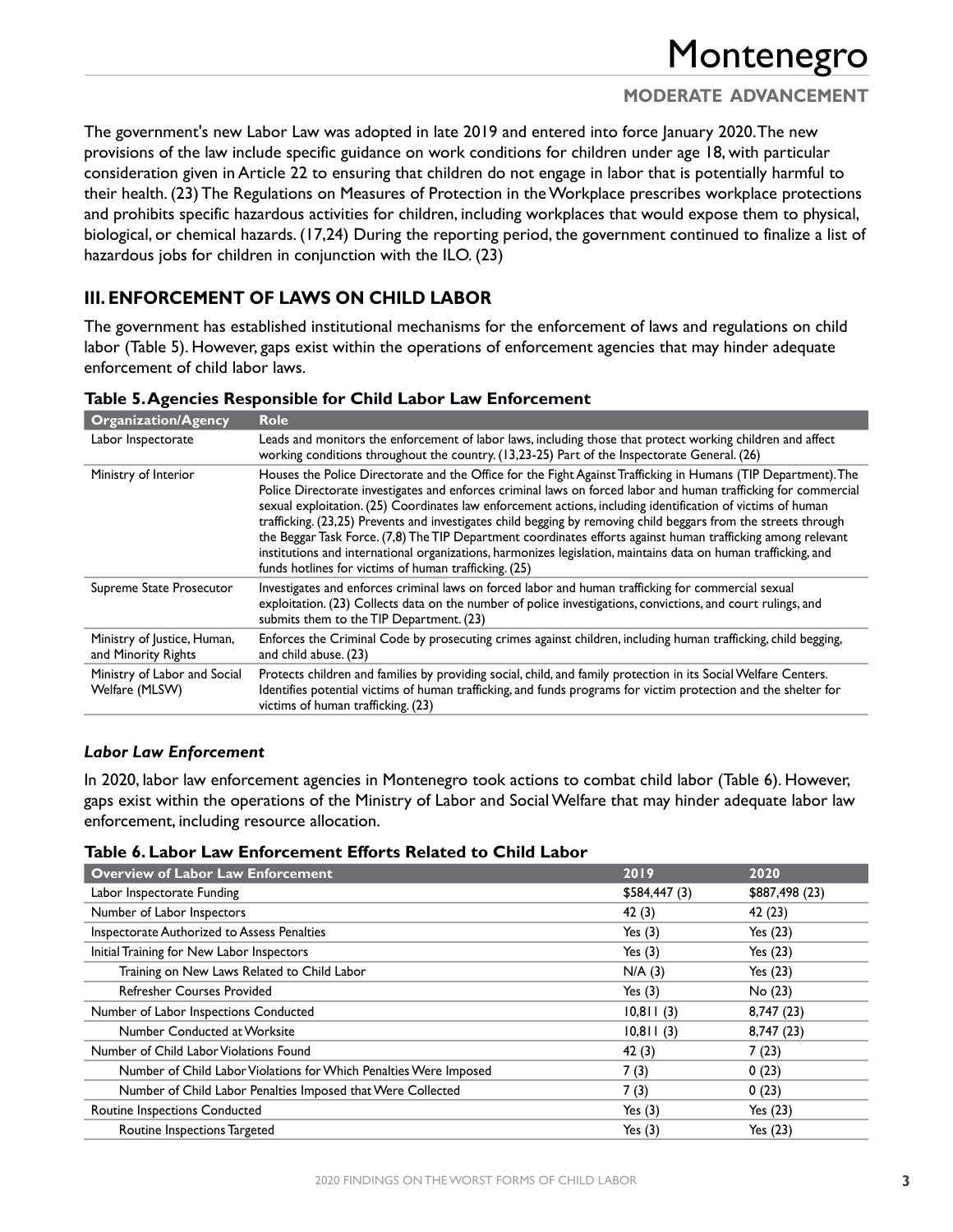## **MODERATE ADVANCEMENT**

#### **Table 6. Labor Law Enforcement Efforts Related to Child Labor (Cont.)**

| Overview of Labor Law Enforcement                                                  | 2019       | 2020       |
|------------------------------------------------------------------------------------|------------|------------|
| Unannounced Inspections Permitted                                                  | Yes $(45)$ | Yes $(45)$ |
| Unannounced Inspections Conducted                                                  | Yes $(3)$  | Yes $(23)$ |
| <b>Complaint Mechanism Exists</b>                                                  | Yes $(3)$  | Yes $(23)$ |
| Reciprocal Referral Mechanism Exists Between Labor Authorities and Social Services | Yes $(3)$  | Yes $(23)$ |

The Labor Inspectorate has 15 offices that proactively plan labor inspections. (23) Below the chief inspector, there are 31 labor inspectors who cover employment relations and 10 inspectors who cover health safety issues at work. (23) All inspectors monitor the enforcement of child labor. In addition, the Labor Inspectorate maintains a national call center and an e-mail line for receiving complaints. (23,25) The government maintains a database on children involved in begging, but does not collect or publish data on the worst forms of child labor. (14) Labor inspectors can inspect registered farms, and Social Welfare Centers (SWCs) can inspect unregistered farms to detect child labor. (3,23) If child labor is found by SWCs, social workers cooperate with labor inspectors and criminal law enforcement to ensure that children receive proper support and protection from further exploitation. Labor inspections increase during the summer months (May 15 to September 3), particularly in the tourism sector throughout the coastal region. (23,27)

Children found during labor inspections can be sent to SWCs and accommodated in a government-financed, NGO-run shelter for human trafficking victims. (13,25,28) During the reporting period, there were no cases of children being removed during inspections. (23)

In April 2020, all inspectors received training on the new Labor Law, and in October 2020, seven new Labor Inspectorate employees participated in a training entitled "Strengthening early identification and referral of potential cases of human trafficking in Montenegro," with a focus on increased multi-agency cooperation. (23) The Labor Inspectorate reported that funding was sufficient in 2020. While three child labor violations were found during the reporting period, no penalties were imposed. (23)

#### *Criminal Law Enforcement*

In 2020, criminal law enforcement agencies in Montenegro took actions to combat child labor (Table 7). However, gaps exist within the operations of the criminal law enforcement agencies that may hinder adequate criminal law enforcement, including prosecution planning.

| <b>Overview of Criminal Law Enforcement</b>                                           | 2019        | 2020       |
|---------------------------------------------------------------------------------------|-------------|------------|
| Initial Training for New Criminal Investigators                                       | Yes $(3)$   | Yes $(23)$ |
| Training on New Laws Related to the Worst Forms of Child Labor                        | Yes $(3)$   | Yes $(23)$ |
| <b>Refresher Courses Provided</b>                                                     | Yes $(3)$   | Yes $(23)$ |
| Number of Investigations                                                              | 66(3)       | 5(23)      |
| Number of Violations Found                                                            | 53 $(3)$    | 4(23)      |
| Number of Prosecutions Initiated                                                      | Unknown (3) | 3(23)      |
| <b>Number of Convictions</b>                                                          | 2(3)        | 2(29)      |
| Imposed Penalties for Violations Related to the Worst Forms of Child Labor            | Yes $(3)$   | Yes $(23)$ |
| Reciprocal Referral Mechanism Exists Between Criminal Authorities and Social Services | Yes $(3)$   | Yes (23)   |

#### **Table 7. Criminal Law Enforcement Efforts Related to Child Labor**

An eight-member police unit within the Police Directorate investigates human trafficking and illegal migration throughout the country. (14) Two individuals were convicted in 2020 under Article 444 of the Criminal Code for human trafficking of an underage victim. In addition, ten children were removed from exploitative situations and referred to the shelter for victims of human trafficking. (23) Police investigate children working on the street, and those who are found begging or requiring social assistance can be accommodated in a public institution, called a *Ljubović,* for up to 30 days while efforts are undertaken to locate their parents. During the reporting period, 31 boys and 13 girls were accommodated in the Ljubović system. (3,29) The institution provides accommodation,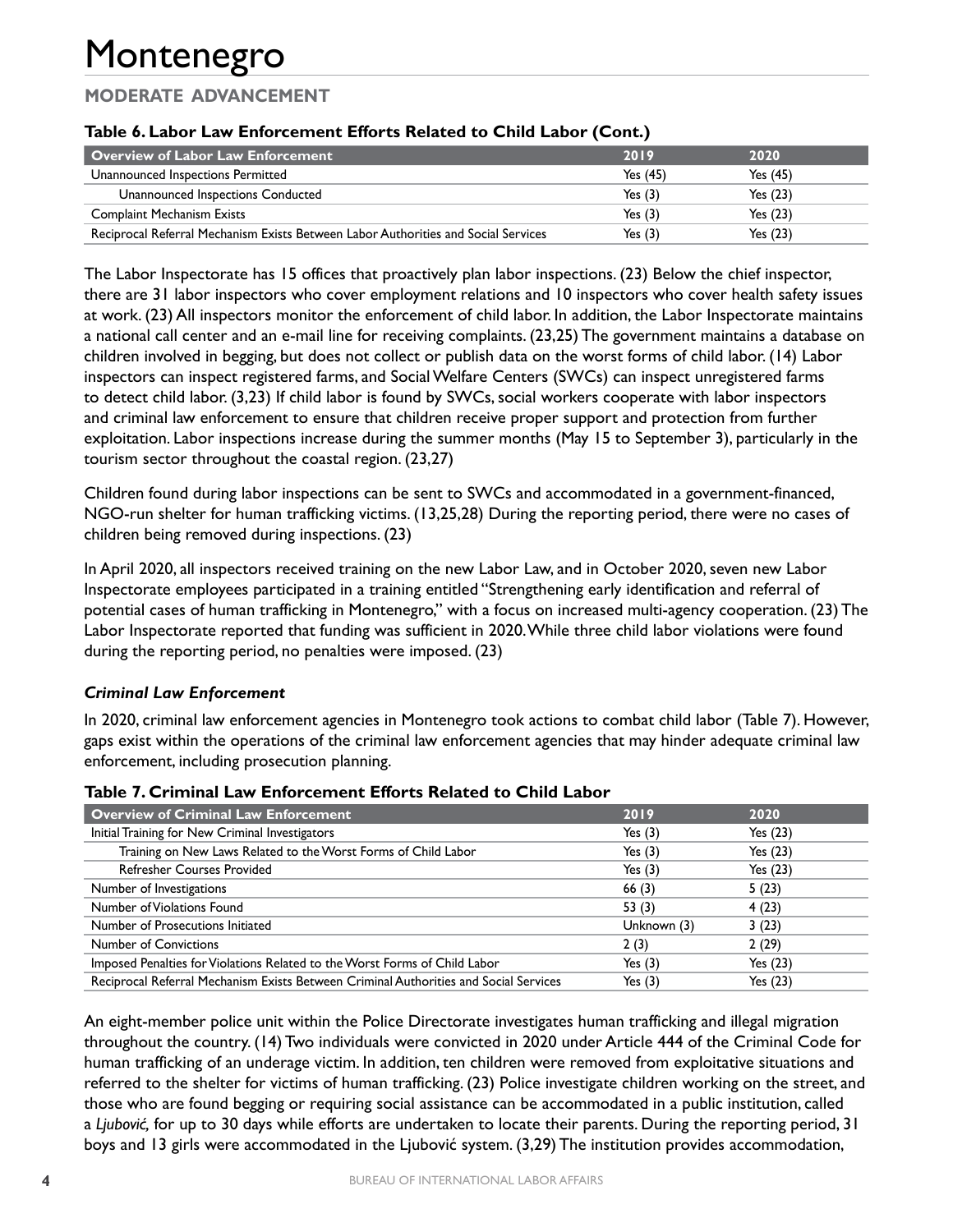## **MODERATE ADVANCEMENT**

protection, education, and therapy for children found living on the streets. When parents are not available, children are referred to local SWCs for longer-term shelter and resources. (3,23) In 2020, police found that 133 minors were used in forced begging operations and 107 requests were submitted to initiate misdemeanor proceedings against parents under Article 37 of the Criminal Code. (29)

During the reporting period, the Office of the National Anti-Trafficking Coordinator (TIP Department) organized multiple training sessions on best practices in fighting human trafficking. Topics included strengthening early identification and referral of potential cases of human trafficking, multi-agency cooperation, and local-level awareness of human trafficking issues. (23,27) In addition, the TIP Department, the Institute for Social and Child Protection, and multiple other institutions jointly organized trainings for civil servants on the human trafficking provisions of the Montenegrin Criminal Code. The OSCE Ministry of Defense conducted a regional training for the Montenegrin team for the Team for Formal Identification of Victims of Trafficking, staff of the Centers for Social work, and police directorate representatives from multiple cities. (27,30)

## **IV. COORDINATION OF GOVERNMENT EFFORTS ON CHILD LABOR**

The government has established mechanisms to coordinate its efforts to address child labor (Table 8). However, gaps exist that hinder effective coordination of efforts to address child labor, including ensuring mechanisms remain active and achieve their mandates.

| <b>Coordinating Body</b>                                                    | <b>Role &amp; Description</b>                                                                                                                                                                                                                                                                                                                                                                                                                                                                                                                                                                                                                                                                                                                                                                                                                                                                                                                                                                                                                                                                                                                                                                                                                                                                                      |
|-----------------------------------------------------------------------------|--------------------------------------------------------------------------------------------------------------------------------------------------------------------------------------------------------------------------------------------------------------------------------------------------------------------------------------------------------------------------------------------------------------------------------------------------------------------------------------------------------------------------------------------------------------------------------------------------------------------------------------------------------------------------------------------------------------------------------------------------------------------------------------------------------------------------------------------------------------------------------------------------------------------------------------------------------------------------------------------------------------------------------------------------------------------------------------------------------------------------------------------------------------------------------------------------------------------------------------------------------------------------------------------------------------------|
| Office of the National Anti-<br>Trafficking Coordinator (TIP<br>Department) | Coordinates efforts, projects, and legislation against trafficking in persons and the worst forms of child labor<br>among relevant government institutions and international organizations. (13,25) Collects and maintains data<br>on investigations and court rulings. (3) Operates Trafficking in Persons working group to monitor and promote<br>activities related to combating human trafficking, and assesses progress toward meeting objectives established<br>in action plans. Includes representatives of seven government ministries (in addition to the Police Directorate,<br>Supreme Court, Supreme State Prosecutors, and Inspectorate Authority), two NGOs, and multiple international<br>organizations. (3,25,27) During the reporting period, the government adopted multiple documents prepared by<br>the TIP Department, including statistics on results achieved as of July 2020 in the realm of combating trafficking<br>in human beings and instructions to the Minister of the Interior on adopting standard operating procedures<br>for the identification of victims of human trafficking. The TIP Department also facilitated a number of trainings<br>on anti-trafficking in persons efforts across the country and provided information on the department's annual<br>efforts. (27,30) |
| Council for the Rights of<br>the Child                                      | Implements and monitors the government's commitments pursuant to the UN CRC, and initiates adoption<br>of legislation to promote and protect the rights of children. Chaired by MLSW and has 12 other members,<br>including 4 NGO members. (3) The Council did not meet during the reporting period. (23)                                                                                                                                                                                                                                                                                                                                                                                                                                                                                                                                                                                                                                                                                                                                                                                                                                                                                                                                                                                                          |

**Table 8. Key Mechanisms to Coordinate Government Efforts on Child Labor**

## **V. GOVERNMENT POLICIES ON CHILD LABOR**

The government has established policies related to child labor (Table 9). However, policy gaps exist that hinder efforts to address child labor, including mainstreaming child labor issues into relevant policies.

| <b>Policy</b>                                                                   | <b>Description</b>                                                                                                                                                                                                                                                                                                                                                                                                                                                                                                                                                                                                                                                                                                            |
|---------------------------------------------------------------------------------|-------------------------------------------------------------------------------------------------------------------------------------------------------------------------------------------------------------------------------------------------------------------------------------------------------------------------------------------------------------------------------------------------------------------------------------------------------------------------------------------------------------------------------------------------------------------------------------------------------------------------------------------------------------------------------------------------------------------------------|
| National Strategy for<br><b>Combating Human</b><br>Trafficking (2019–2024)      | Outlines objectives for combating human trafficking by raising public awareness, strengthening the capacity for<br>victim identification and services provision, improving inter-agency coordination, and raising the efficiency of<br>prosecutions. (31-34) During the reporting period, the government continued to implement the strategy by<br>drafting the 2021 Action Plan and associated activities, which are expected to be adopted by the end of March<br>2021. The government also established a coordination body consisting of representatives of the Ministry of<br>the Interior, the Police Directorate, the Higher State Prosecutor's Office, and Ministry of Justice, Human, and<br>Minority Rights. (23,30) |
| Strategy for Exercising<br>the Rights of the Child in<br>Montenegro (2019-2023) | Seeks to enhance the ability of children to exercise their rights by improving the application of laws related to<br>children; supporting vulnerable children, including those with disabilities; and improving protections for violence<br>against children, including from child trafficking, child prostitution, child pornography, and involvement in armed<br>conflicts. A working group will produce an annual report detailing the steps it has taken toward achieving the<br>plan's goals. (35) During the reporting period, implementation of work for the Strategy continued with some<br>disruptions due to the formation of the new national government; a mid-term report is planned for 2021. (23)              |

**Table 9. Key Policies Related to Child Labor**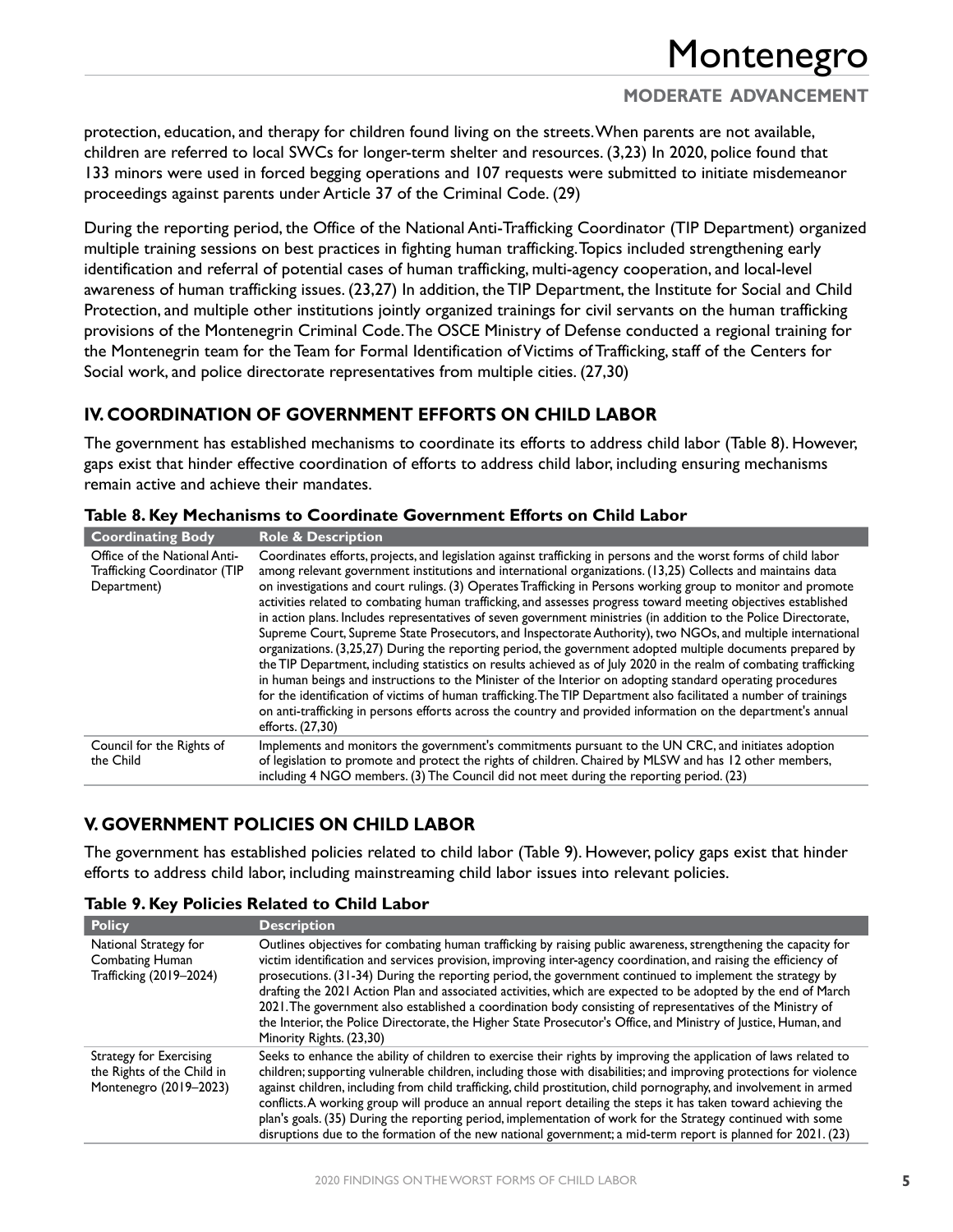### **MODERATE ADVANCEMENT**

#### **Table 9. Key Policies Related to Child Labor (Cont.)**

| <b>Policy</b>                                                                                   | <b>Description</b>                                                                                                                                                                                                                                                                                                                                                                                                                                                                                                                                                                                                             |
|-------------------------------------------------------------------------------------------------|--------------------------------------------------------------------------------------------------------------------------------------------------------------------------------------------------------------------------------------------------------------------------------------------------------------------------------------------------------------------------------------------------------------------------------------------------------------------------------------------------------------------------------------------------------------------------------------------------------------------------------|
| Strategy for the<br>Development of the Social<br>and Child Protection System<br>$(2018 - 2022)$ | Builds an integrated social and child protection system, including monthly social assistance, health care, and a<br>child allowance that is contingent upon school attendance. (1,36) During the reporting period, the government<br>provided additional financial assistance to socially disadvantaged families. (29)                                                                                                                                                                                                                                                                                                         |
| Strategy for the Social<br>Inclusion of Roma and<br>Egyptians (2016–2020)                       | Aimed to create social inclusion of Roma and Egyptians by increasing school attendance and birth registration<br>while preventing child begging and human trafficking. Implemented by the Ministry for Minority and Human<br>Rights. (37,38) In March 2020, the government and civil society organizations launched the "Children are<br>Children" campaign, which sought to raise awareness of forced marriage and its negative effects on children's<br>rights. Additionally, during the reporting period, a new working group was formed to develop a new strategy<br>and met three times during the reporting period. (23) |
| Strategy for Prevention and<br>Protection of Children from<br>Violence (2017-2021)              | Strengthens the national framework in preventing violence against children, including improving legislation and<br>the judicial system. (13,39) Includes providing care and services for child victims or those at risk of violence.<br>Aims to improve protections for children in the country by 2021. (39) During the reporting period, the<br>government launched an SOS Hotline for children at risk of abuse. (29)                                                                                                                                                                                                       |

‡ The government had other policies that may have addressed child labor issues or had an impact on child labor.

The government has not included child labor elimination and prevention strategies in the Strategy for Prevention and Protection of Children from Violence. (36)

## **VI. SOCIAL PROGRAMS TO ADDRESS CHILD LABOR**

In 2020, the government funded and participated in programs that include the goal of eliminating or preventing child labor (Table 10). However, gaps exist in these social programs, including adequacy of programs to address the problem in all sectors.

| Program                                                                                                                     | <b>Description</b>                                                                                                                                                                                                                                                                                                                                                                                                                                                                                                                                                                                                                                                                                                                     |
|-----------------------------------------------------------------------------------------------------------------------------|----------------------------------------------------------------------------------------------------------------------------------------------------------------------------------------------------------------------------------------------------------------------------------------------------------------------------------------------------------------------------------------------------------------------------------------------------------------------------------------------------------------------------------------------------------------------------------------------------------------------------------------------------------------------------------------------------------------------------------------|
| <b>UNICEF Country Program</b><br>$(2016 - 2021)$                                                                            | Addresses access to social services for children, synchronizes the legal framework with EU and UN standards,<br>implements and monitors policies relevant to children, and applies the principles of the UN CRC. (10,14,40) In<br>July 2020, UNICEF published a report including the methodology, data, and associated statistical snapshots of<br>the "Montenegro Multiple Indicators Cluster Survey (MICS) 2018" and the "Montenegro Roma Settlements<br>MICS." (23)                                                                                                                                                                                                                                                                 |
| Development of Standard<br>Operating Procedures for<br>the Treatment of Children<br>Deprived of Parents or<br>Unaccompanied | Implemented by the Ministry of Interior's TIP Department and UNICEF. (8) Goals include standardizing<br>procedures among all relevant institutions for dealing with unaccompanied children and children separated<br>from parents, and ensuring compliance with both international and national laws for children. (42) Includes<br>procedures on identifying, accommodating, and integrating these children. (42) The Standard Operating<br>Procedures (SOPs) were utilized during the reporting period, and a guide on implementation of the SOPs<br>was distributed to municipal officials and border authorities. In addition, workshops were held to educate<br>approximately 200 law enforcement officials on the new SOPs. (29) |
| Hotline for Victims of<br>Human Trafficking†                                                                                | SOS Hotline funded by the TIP Department and run by the NGO Montenegrin Women's Lobby. Provides<br>advice, connects victims with service providers, and raises public awareness. (31) During the reporting period,<br>the TIP hotline received 1,657 calls. (27)                                                                                                                                                                                                                                                                                                                                                                                                                                                                       |
| Measurement, Awareness-<br>Raising, and Policy<br>Engagement (MAP16)<br>Project on Child Labor and<br>Forced Labor          | Multi-year project with support from USDOL, implemented by the ILO. Aims to create an improved knowledge<br>base on child labor. (41) Specific goals of the program include: improving application of knowledge in support<br>of efforts to eliminate child labor; strengthening the policymaking process; improving the capacity of the<br>government, national authorities, employers, workers' organizations, and other relevant entities to combat<br>child labor; and strengthening partnerships to accelerate progress in combating child labor. (41) Additional<br>information may be found on the USDOL's website.                                                                                                             |

#### **Table 10. Key Social Programs to Address Child Labor**

† Program is funded by the Government of Montenegro.

‡ The government had other social programs that may have included the goal of eliminating or preventing child labor. (7,43,44)

During the reporting period, the government opened a new shelter for victims of human trafficking. The shelter received \$48,544 in funding and provided services to nine children, including seven children who were previously in forced begging situations. (23) Research indicates that the funding provided for shelter operations was insufficient, and provision of services to individuals with disabilities who are victims of human trafficking remains limited. (7,23)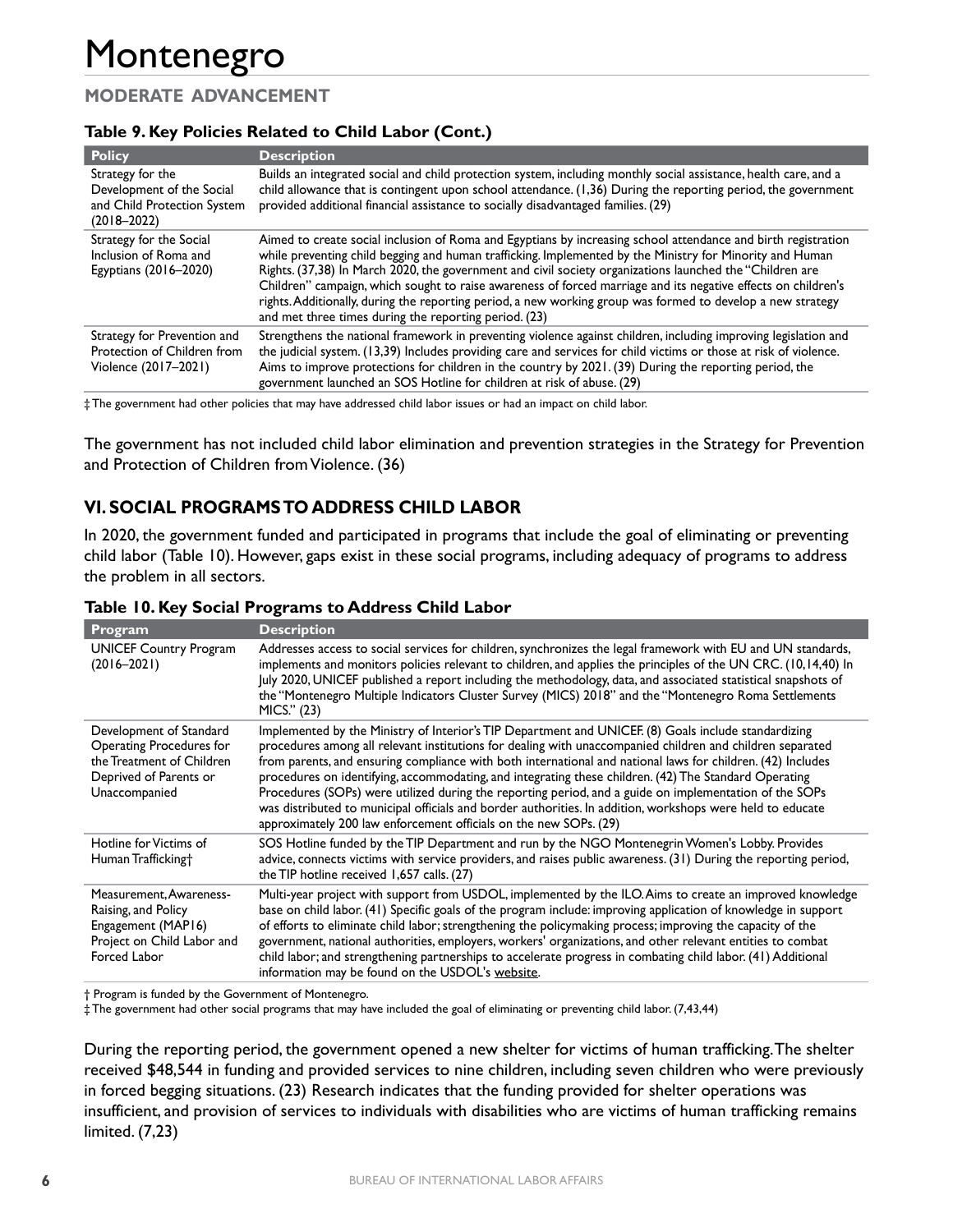## **MODERATE ADVANCEMENT**

Although the Government of Montenegro has programs that target child labor, the scope of these programs is insufficient to fully address the extent of the problem, especially for street work and forced begging. (23)

#### **VII. SUGGESTED GOVERNMENT ACTIONS TO ELIMINATE CHILD LABOR**

Based on the reporting above, suggested actions are identified that would advance the elimination of child labor in Montenegro (Table 11).

| Area                          | <b>Suggested Action</b>                                                                                                                                                                    | Year(s)<br><b>Suggested</b> |
|-------------------------------|--------------------------------------------------------------------------------------------------------------------------------------------------------------------------------------------|-----------------------------|
| Enforcement                   | Ensure that labor and criminal law enforcement entities impose appropriate penalties for child labor<br>violations.                                                                        | $2019 - 2020$               |
|                               | Consistently track and publish information about children involved in the worst forms of child labor.                                                                                      | $2017 - 2020$               |
|                               | Increase the number of prosecutions and convictions of perpetrators involved in commercial sexual<br>exploitation.                                                                         | $2017 - 2020$               |
|                               | Ensure that labor inspectors are provided with refresher courses.                                                                                                                          | 2020                        |
| Coordination                  | Ensure that all coordinating bodies are active and able to carry out their intended mandates.                                                                                              | 2020                        |
| Government<br><b>Policies</b> | Integrate child labor elimination and prevention strategies into national policies for all children,<br>including in the Strategy for Prevention and Protection of Children from Violence. | $2018 - 2020$               |
|                               | Publish activities undertaken to implement key policies related to child labor during the reporting<br>period.                                                                             | 2020                        |
| Social Programs               | Build the capacity of schools and other services and programs to accommodate and provide support<br>for children with disabilities.                                                        | $2015 - 2020$               |
|                               | Increase funding for human trafficking shelters, including for individuals with disabilities who are<br>victims of human trafficking.                                                      | $2018 - 2020$               |
|                               | Expand existing programs to address the scope of the child labor problem, especially in street work<br>and forced begging.                                                                 | $2018 - 2020$               |
|                               | Make additional efforts to register children from the Ashkali, Balkan Egyptian, and Roma communities.                                                                                      | $2019 - 2020$               |
|                               | Publish activities undertaken to implement key social programs to address child labor during the<br>reporting period.                                                                      | 2020                        |

#### **Table 11. Suggested Government Actions to Eliminate Child Labor**

#### **REFERENCES**

- 1 Government of Montenegro. Written Communication. Submitted in Response to USDOL Federal Registrar Notice (September 30, 2016) "Request for Information on Efforts by Certain Countries to Eliminate the Worst Forms of Child Labor". Podgorica, December 12, 2016.
- 2 U.S. Department of State. Trafficking in Persons Report- 2019: Montenegro. Washington, DC, June 20, 2019. [https://www.state.gov/reports/2019-trafficking-in-persons-report-2/](https://www.state.gov/reports/2019-trafficking-in-persons-report-2/montenegro/) [montenegro/](https://www.state.gov/reports/2019-trafficking-in-persons-report-2/montenegro/)
- 3 U.S. Embassy- Podgorica. Reporting. February 5, 2020.
- UNESCO Institute for Statistics. Gross intake ratio to the last grade of primary education, both sexes (%). Accessed: March 16, 2021. For more information, please see "Children's Work and Education Statistics: Sources and Definitions" in the Reference Materials section of this report. <http://data.uis.unesco.org/>
- 5 ILO. Analysis of Child Economic Activity and School Attendance Statistics from National Household or Child Labor Surveys. Original data from Multiple Indicator Cluster Survey 5 (MICS 5), 2013. Analysis received March 2021. Please see "Children's Work and Education Statistics: Sources and Definitions" in the Reference Materials section of this report.
- 6 U.S. Embassy- Podgorica. Reporting. February 10, 2017.
- 7 U.S. Embassy- Podgorica. Reporting. March 4, 2019.
- 8 U.S. Embassy- Podgorica. Reporting. February 12, 2018.
- 9 U.S. Department of State. Trafficking in Persons Report- 2017: Montenegro. Washington, DC, June 27, 2017. [https://www.state.gov/reports/2017-trafficking-in-persons-report/](https://www.state.gov/reports/2017-trafficking-in-persons-report/montenegro/) [montenegro/](https://www.state.gov/reports/2017-trafficking-in-persons-report/montenegro/)
- 10 U.S. Embassy- Podgorica official. E-mail communication to USDOL official. March 9, 2017.
- 11 UN Committee on the Elimination of Discrimination against Women. Concluding Observations on the second periodic report of Montenegro: CEDW/C/MNE/CO/2. July 24, 2017. [http://tbinternet.ohchr.org/\\_layouts/treatybodyexternal/Download.](http://tbinternet.ohchr.org/_layouts/treatybodyexternal/Download.aspx?symbolno=CEDAW/C/MNE/CO/2&Lang=En) [aspx?symbolno=CEDAW/C/MNE/CO/2&Lang=En](http://tbinternet.ohchr.org/_layouts/treatybodyexternal/Download.aspx?symbolno=CEDAW/C/MNE/CO/2&Lang=En)
- 12 U.S. Department of State, Country Reports on Human Rights Practices-2019: Montenegro Washington, DC, March 11, 2020 [https://www.state.gov/reports/2019-country-reports-on-human-rights](https://www.state.gov/reports/2019-country-reports-on-human-rights-practices/montenegro/)[practices/montenegro/](https://www.state.gov/reports/2019-country-reports-on-human-rights-practices/montenegro/)
- 13 U.S. Embassy- Podgorica. Reporting. January 22, 2019.
- 14 U.S. Embassy- Podgorica official. E-mail communication to USDOL official. February 15, 2019.
- 15 U.S. Department of State. Country Reports on Human Rights Practices-2020: Montenegro. Washington, DC, March 30, 2021. [https://www.state.gov/reports/2020-country-reports-on-human-rights](https://www.state.gov/reports/2020-country-reports-on-human-rights-practices/montenegro/)[practices/montenegro/](https://www.state.gov/reports/2020-country-reports-on-human-rights-practices/montenegro/)
- 16 Government of Montenegro. Labor Law, No. 49/08. Enacted: 2008. [https://www.ilo.org/dyn/natlex/docs/ELECTRONIC/80457/86884](https://www.ilo.org/dyn/natlex/docs/ELECTRONIC/80457/86884/F-68295504/MGO80457%20Mgo%202012.pdf) [/F-68295504/MGO80457 Mgo 2012.pdf](https://www.ilo.org/dyn/natlex/docs/ELECTRONIC/80457/86884/F-68295504/MGO80457%20Mgo%202012.pdf)
- 17 Government of Montenegro. Regulations on Measures of Protection in the Workplace. Enacted: 2015. Source on file.